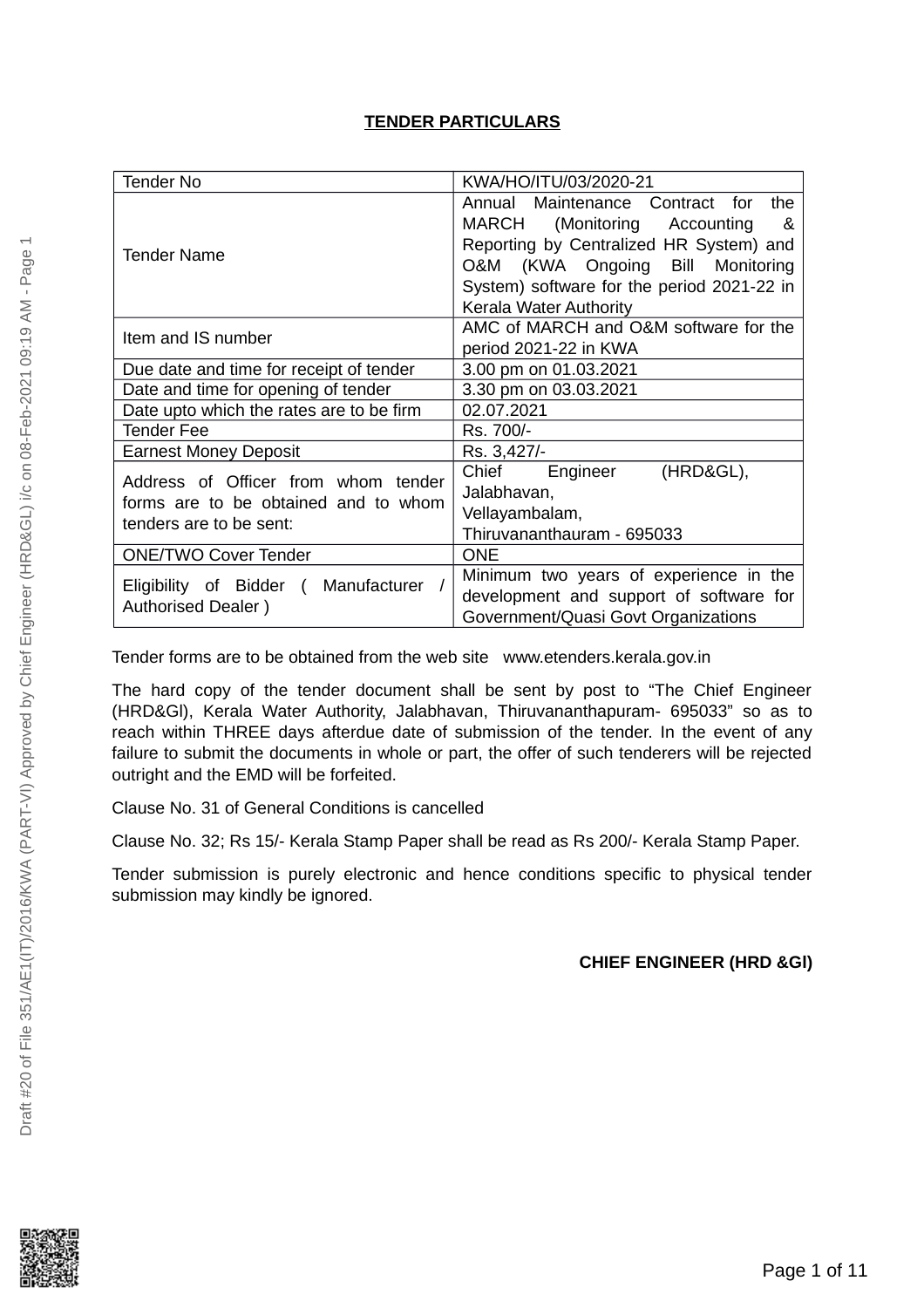### **ELECTRONIC TENDER No. KWA/HO/ITU/03/2020-21 3.00 pm on 01.03.2021 Annual Maintenance Contract for the MARCH (Monitoring Accounting & Reporting by Centralized HR System) and O&M (KWA Ongoing Bill Monitoring System) software for the period 2021-22 in Kerala Water Authority**

## **KERALA WATER AUTHORITY**



# **E-TENDER**

### CONTAINING GENERAL CONDITIONS AND SPECIAL CONDITIONS OF CONTRACT AND SCHEDULE

Name of Tenderer

Address

Signature of Tenderer

Last Date and time for the receipt of tenders : 3.00 pm on 01.03.2021

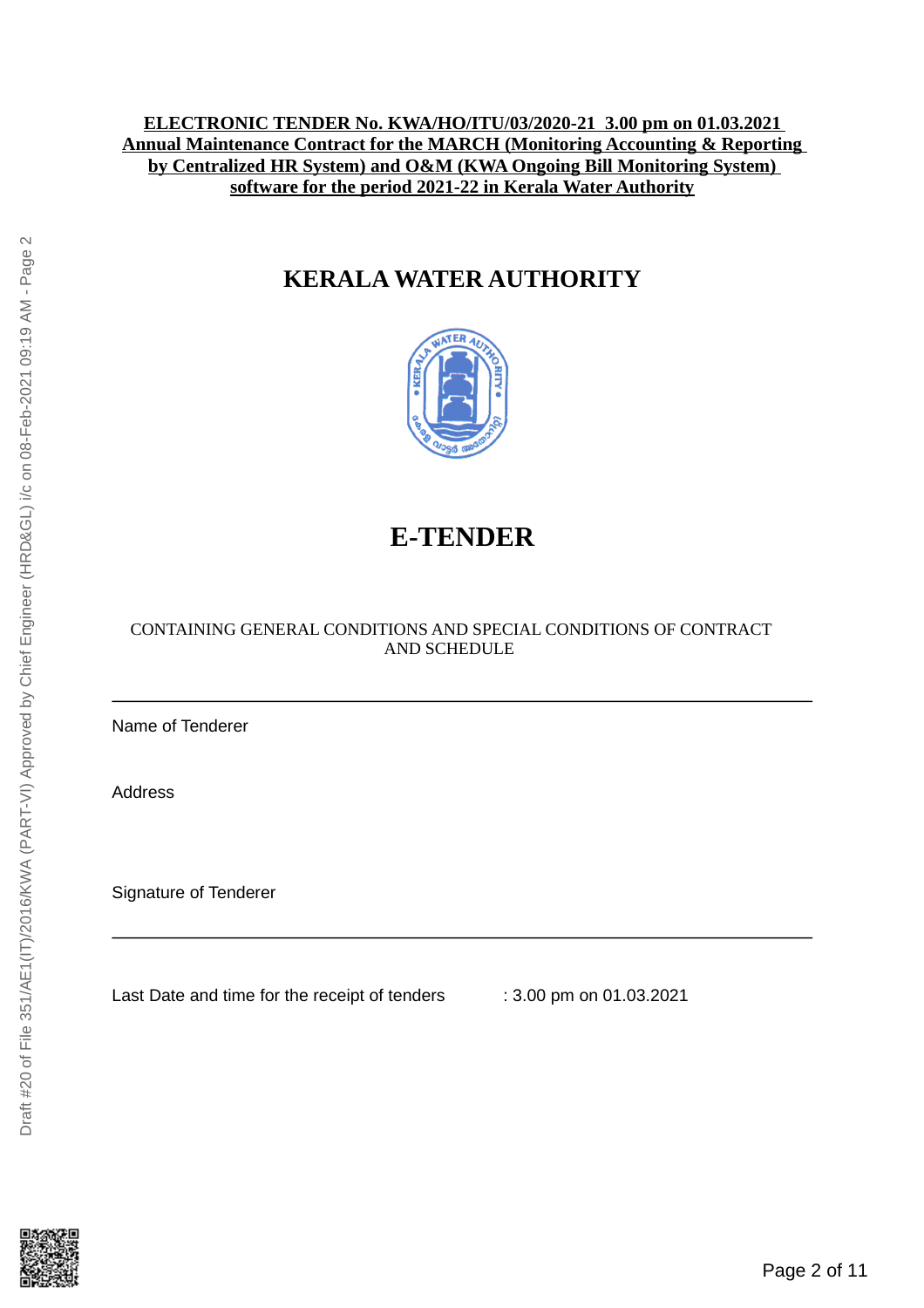### **FORM OF TENDER**

From

To,

Chief Engineer (HRD&GL),

Jalabhavan, Vellayambalam, Thiruvananthauram - 695033 Sir,

I/We hereby tender to supply, under the annexed general conditions of contract; the whole of the articles referred to and described in the attached specification and schedule, or any portion thereof, as may be decided by Government, at the rates quoted against each item. The articles will be delivered within the time and at the places specified in the schedule.

\*I/We am/are remitting/have separately remitted the required amount of Rs. ….....…… (Rupees………………………………………….………………. only) as earnest money.

Yours faithfully

| Signature |  |
|-----------|--|
| 22A1hhA   |  |

Date:

\*(To be scored in cases where no earnest money deposit is furnished)

(General Conditions on the reverse)

ന

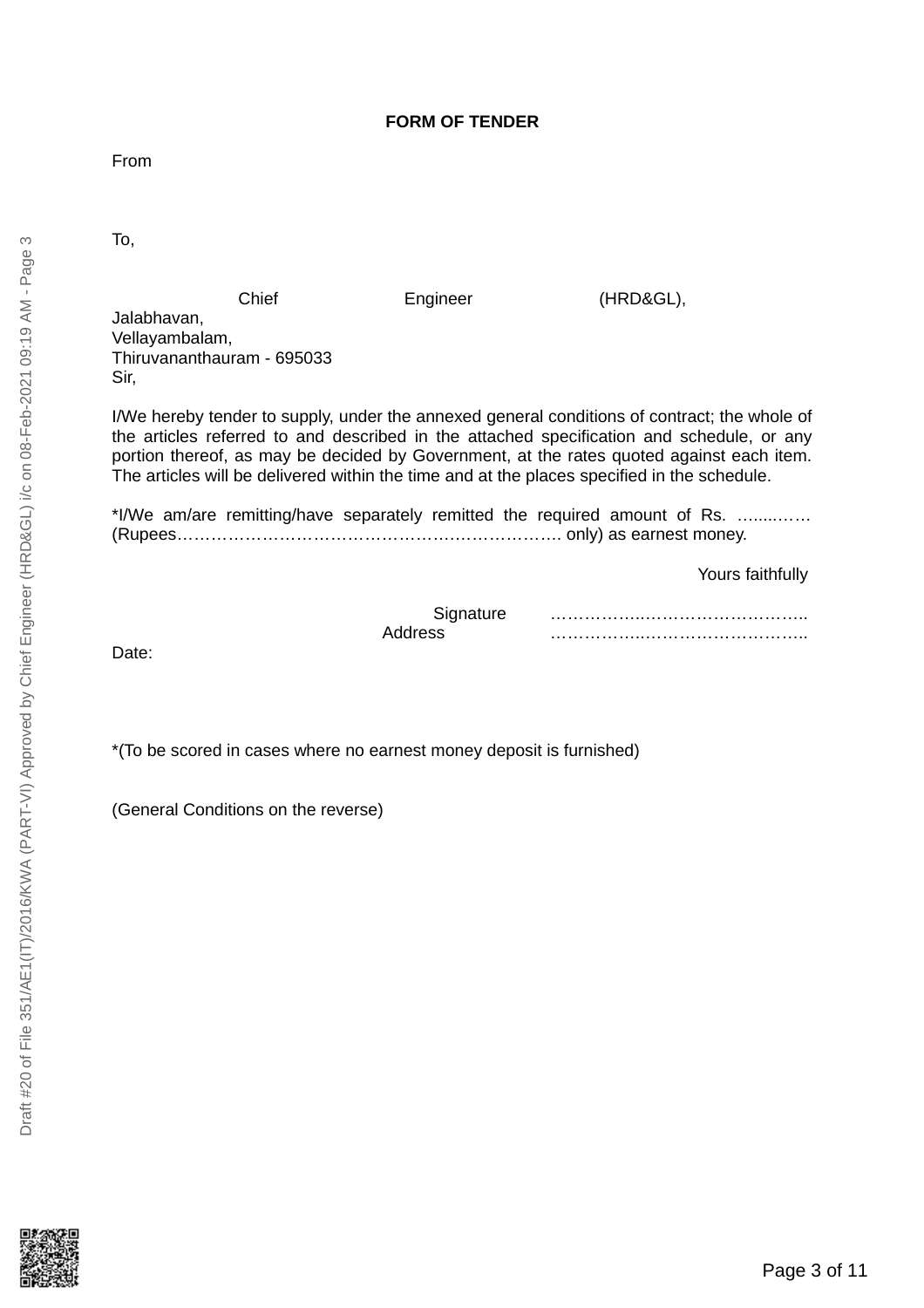#### **GENERAL CONDITIONS**

Sealed tenders are invited for the supply of the materials as specified in the schedule below/attached.<br>1 The tenders should be addressed to

- The tenders should be addressed to the officer mentioned below in a sealed cover with the tender number and name shown below duly superscribed on the cover.
- 2. The tenders should be in the prescribed form which can be obtained from the officer mentioned below on payment of the price which is also noted below.Duplicate copies of tender forms will also be issued at the rate specified below.The cost of tender forms once paid will not be refunded.Tenders which are not in the prescribed form are liable to be rejected.The rates quoted should be only in Indian currency.Tenders in any other currency are liable to rejection.
- 3. Intending tenderers should send their tenders so as to reach the Officer mentioned below, on due date and time (noted below).No tender received after the specified date and time will be accepted on any account.The rates will be considered firm for acceptance till the date mentioned below.Tenders not stipulating period of firmness and tenders with price variation clause and/or 'subject to prior sale' condition are liable to be rejected.
- 4. (a) Every tenderer who has not registered his name with the state Government (Stores Purchase Department), should send along with his tender, an earnest money of one per cent of the total cost of the articles tendered for (rounded to the nearest rupee) subject to a minimum of Rs. 1500, if the amount calculated at one per cent of the value of the articles tendered for falls below Rs. 1500.The amount may be paid either by remittance into any Government Treasury in chalans in duplicate, duly countersigned by the officer mentioned below or by Demand Drafts (crossed) on the local branch of State Bank of Travancore/State Bank of India drawn in favour of the officer mentioned below.In the case of remittance into the treasury, chalan receipt should be forwarded along with the tender.Cheques will not be accepted.The earnest money of the unsuccessful tenderers will be returned within a period of one month after the tenders are settled; but that of the successful tenderers will be adjusted towards the security that will have to be deposited for the satisfactory fulfillment of the contract. "If the Earnest Money Deposit of the successful tenderer is not refunded within three months of finalization of the contract interest at the rate of interest paid for S.B. accounts by nationalized banks will be paid on the Earnest Money Deposit".
- (b) Tenderers whose names are registered with Government (Stores Purchase Department) are generally exempted from furnishing earnest money for such articles for which they have registered their names.If they tender for stores other than those for which they have registered their names, they will have to furnish earnest money as in the case of unregistered firms.Registered firms will have to quote invariably in 154 every tender they submit the registration number assigned to them by the Stores Purchase Department.
- (c)(i) Micro, Small & Medium Enterprises and Cottage Industries and Industrial co-operatives within the State which are certified as such by the Director of Industries and commerce or by the Regional Joint Directors of Industries and Commerce will be exempted from furnishing earnest money deposits in support of tenders submitted by them to Government Departments. The Khadi and village Industries Co-operative Societies and the institutions registered under the Literary, Scientific and Charitable Societies Act and financed by the Kerala Khadi and Village Industries Board within that State which are certified as such by the Secretary, Kerala Khadi Village Industries Board will be exempted from furnishing earnest money deposits in support of tenders submitted by them<br>to Government Departments.Government to Government Departments.Government<br>Institutions/State Public Sector Industries which Industries which

manufacture and supply stores will also be exempted from furnishing earnest money for tenders submitted by them.

- (ii) Micro and Small Enterprises and Industrial Co-operatives within the State which have been registered as such with the Industries Department (Department under the control of the Director of Industries and Commerce) on furnishing proof of such registration will be exempted from furnishing security deposit against contracts for supply of stores manufactured by them provided that an officer of and above the rank of Deputy Director of Industries and commerce having jurisdiction over the area also certifies to the soundness and reliability of the concerns to undertake the contracts.The Khadi and Village Industries Co-operative Societies within the State which have been registered as such with the Kerala Khadi and Village Industries Board and the institutions registered under the Literary, Scientific and Charitable Societies Act and which are financed by the Board within the State on furnishing proof of such registration will be exempted from furnishing security deposits against contracts for supply of stores manufactured by them provided that the Secretary, Kerala Khadi and Village Industries Board also certifies to the soundness and reliability of the concerns to undertake the contracts.Government Institutions or any Institutions listed in Annexure 16 which supplies stores, and Government of India Undertaking will also be exempted from furnishing security in respect of contracts for supply of stores.
- (d)In the matter of purchase of stores by the State Government Departments, Small Scale Industrial Units sponsored by the National Small Scale Industries Corporation Limited, New Delhi and in respect of which competency certificates are issued by the Corporation will be exempted from payment of Earnest Money Deposits and Security Deposits.
- (e)The exemption stipulated in clauses (b), (c) and (d) above will not however, apply to tenders for the supply of raw materials or dietary articles or stores on rate or running contract basis.
- The tenders will be opened on the appointed day and time in the office of the undersigned, in the presence of such of those tenderers or their nominees who may be present at that time.
- 6. If any tenderer withdraws from his tender before the expiry of the period fixed for keeping the rates firm for acceptance, the earnest money if, any, deposited by him will be forfeited to Government or such action taken against him as Government think fit.
- 7. Tenderers shall invariably specify in their tenders the delivery conditions including the time required for the supply of articles tendered for.
- 8.
- (a) The tenderer shall clearly specify whether the articles offered bear Indian Standards Institution Certification Mark or not.In such cases, they shall produce copies of Certification mark along with their tender in support of it.
- (b)Tenderers shall clearly specify whether the goods are offered from indigenous sources, from imported stocks in India or from foreign sources to be imported under a license.Government reserves the right to reject offers for import of goods if the Import Trade Control Policy in force at the time of award of the contract prohibits or restricts such imports.
- The final acceptance of the tenders rests entirely with the Government who do not bind themselves to accept the lowest or any tender.But the tenderers on their part should be prepared to carry out such portion of the supplies included in their tenders as may be allotted to them.
- 10. In the case of materials of technical nature the successful tenderer should be prepared to guarantee

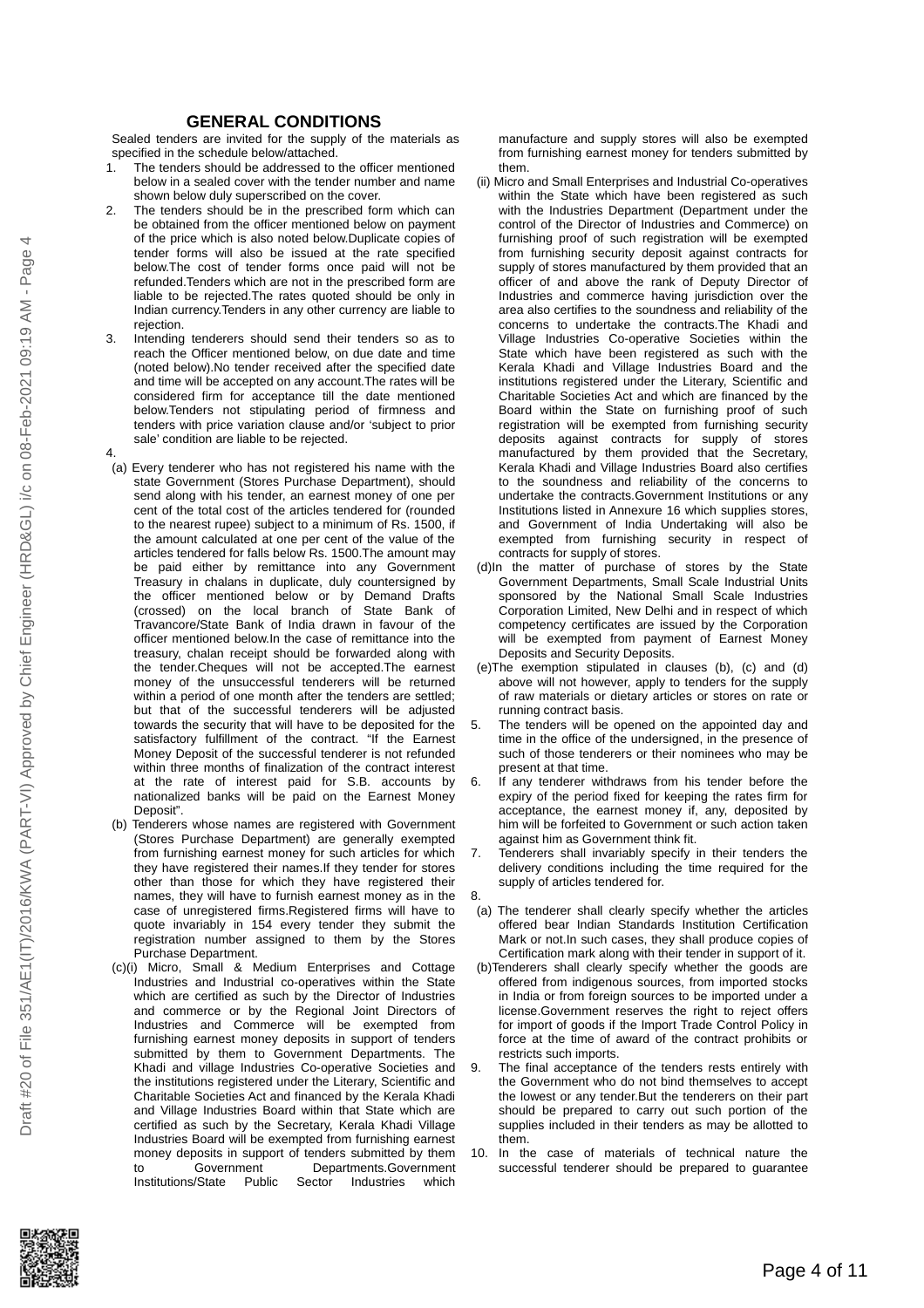- 11. Communication of acceptance of the tender normally constitutes a concluded contract.Nevertheless, the successful tenderer shall also execute an agreement for the due fulfillment of the contract within the period to be specified in the letter of acceptance.The contractor shall have to pay all stamp duty, lawyer's charges and other expenses incidental to the execution of the agreement.Failure to execute the agreement within the period specified will entail the penalties set out in para 12 below.
- 12. (a)The successful tenderer shall, before signing the agreement and within the period specified in the letter of acceptance of his tender deposit a sum equivalent to 5 per cent of the value of the contract as security for the satisfactory fulfillment of the contract less the amount of money deposited by him along with his tender. The amount of security may be deposited in the manner prescribed in clause 4 supra or in Government Treasury Savings Bank and the Pass Book pledged to Purchasing Officer or in Fixed Deposit Receipts of State Bank of Travancore/State Bank of India endorsed in favour of the above officer.Letters of guarantee in the prescribed form for the amount of security from an approved Bank will also be considered enough at the discretion of government.If the successful tenderer fails to deposit the security and execute the agreement as stated above, the earnest money deposited by him will be forfeited to Government and contract arranged elsewhere at the defaulter's risk and any loss incurred by Government on account of the purchase will be recovered from the defaulter who will, however, not be entitled to any gain accruing thereby.If the defaulting firm is a registered firm their registration is liable to be cancelled.
- (b)In cases where a successful tenderer, after having made partial supplies fails to fulfil the contracts in full, all or any of the materials not supplied may at the discretion of the Purchasing Officer, be purchased by means of another tender/ quotation or by negotiation or from the next higher tenderer who had offered to supply already and the loss, if any, caused to the Government shall thereby together with such sums as may be fixed by the Government towards damages be recovered from the defaulting tenderer.
- (c)Even in cases where no alternate purchases are arranged for the materials not supplied, the proportionate portion of the security deposit based on the cost of the materials not supplied at the rate shown in the tender of the defaulter shall be forfeited and balance alone shall be refunded.
- (d)If the contractor fails to deliver all or any of the stores or perform the service within the time/period(s) specified in the contract, the purchaser shall without prejudice to its other remedies under the contract, deduct from the contract price as liquidated, damages, a sum equivalent to 0.5% or 1% of the delivered price of the delayed stores or unperformed services for each week of delay until actual delivery or performance, upto a maximum deduction of 10% of the contract prices of the delayed stores or services.Once the maximum is reached, the purchaser may consider termination of the contract at the risk and cost of the contractor.
- 13. The security deposit shall, subject to the conditions specified herein, be returned to the contractor within three months after the expiration of the contract, but in the event of any dispute arising between the Department concerned and the contractor, the Department shall be entitled to deduct out of the deposits or the balance thereof, until such dispute is determined the amount of such damages. costs, charges and expenses as may be claimed.The same may also be deducted from any other sum which may be due at any time from Government to the contractor.In all cases where there are guarantee for the goods supplied the security deposit will be released only after the expiry of the guarantee period.If the Security is

not released even after the completion of one year, from the date of expiry of the period of contract provided there are no complaints against the contractor.Interest at the rate of interest paid for S.B. accounts by nationalized banks will be paid on the Security Deposit.

- (a)"If the Earnest Money Deposit/Security Deposit is not released within the period specified for no fault of the Contractor, the loss incurred to Government shall be made good from the Officer responsible for the belated release of the Earnest Money deposit/Security Deposit."
- 14.
- (a) All payments to the contractors will be made by the Purchasing Officer in due course:-
- (i)either by Departmental cheques payable at the Kerala Government Treasuries; or
- (ii) by cheques or drafts on the Reserve Bank of India, State Bank of India and State Bank of Travancore (at any of their Principal Branches in India).
- (iii) In the case of supplies from abroad by drafts as may be, arranged between the contracting parties.
- (b)All incidental expenses incurred by the Government for making payments outside the district in which the claim arises shall be borne by the contractor.
- 15. The tenderers shall quote also the percentage of rebate (discount) offered by them in case the payment is made promptly within fifteen days/within one month of taking delivery of stores.
- $16.$  Ordinarily payments will be made only after the supplies are actually verified and taken to stock but in exceptional cases, payments against satisfactory shipping documents including certificates of Insurance will be made up to 90 percent of the value of the materials at the discretion of Government.Bank charges incurred in connection with payment against documents through bank will be to the account of the contractor.The firms will produce stamped pre-receipted invoices in all cases where payments (advance/final) for release of railway receipts/shipping documents are made through banks.In exceptional cases where the stamped receipts of the firms are not received for the payments (in advance) the unstamped receipt of the Bank (i.e., counterfoils of pay-in-slips issued by the Bank) alone may be accepted as a valid proof for the payment made.
- 17. The contractor shall not assign or make over the contract on the benefits or burdens thereof to any other person or body corporate.The contractor shall not underlet or sublet to any person or persons or body corporate the execution of the contract or any part thereof without the consent in writing of the purchasing officer who shall have absolute power to refuse such consent or to rescind such consent (if given) at any time if he is not satisfied with the manner in which the contract is being executed and no allowance or compensation shall be made to the contractor or the sub-contractor upon such rescission.Provided always that if such consent be given at any time, the contractor shall not be relieved from any obligation, duty or responsibility under this contract.
- 18. (a) In case the contractor becomes insolvent or goes into liquidation, or makesor proposes to make any assignment for the benefit of his creditors or proposes any composition with his creditors for the settlement of his debts, carries on his business or the contract under inspection on behalf of or his creditors, or in case any receiving order or orders, for the administration of his estate are made against him or in case the contractor shall commit any act of insolvency or case in which under any clause or clauses of this contract the contractor shall have rendered himself liable to damages amounting to the whole of his security deposits, the contract shall, thereupon, after notice given by the purchasing Officer to the contractor, be determined and the Department/ Government may



Ю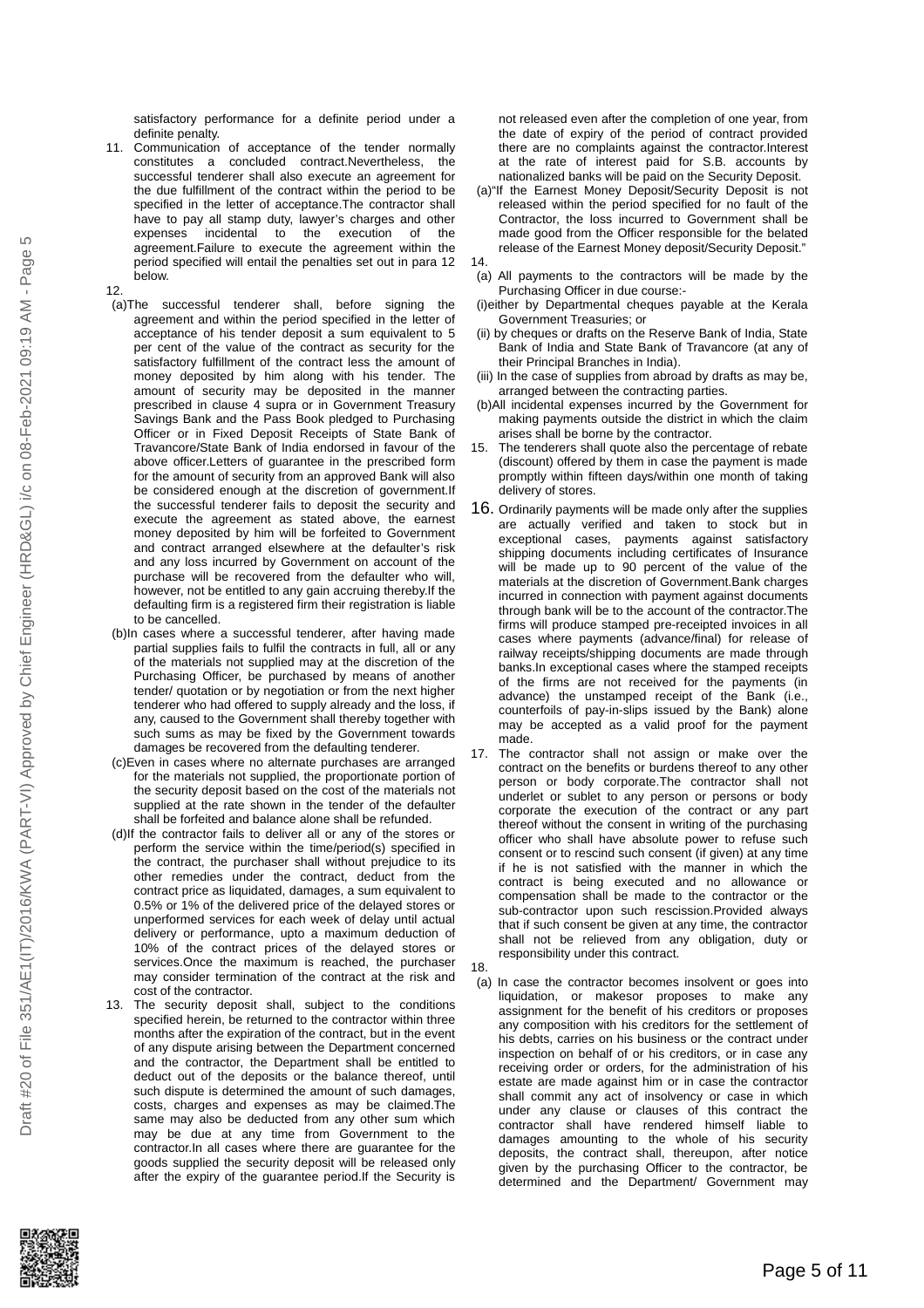complete the contract in such time and manner and by such persons as the Department/Government shall think fit.But such determination of the contract shall be without any prejudice to any right or remedy of the Government against the contractor or his sureties in respect of any breach of contract therefore committed by the contractor.All expenses and damages caused to Government by any breach of contract by the contractor shall be paid by the contractor to Government, and may be recovered from him under the provisions of the Revenue Recovery Act in force in the State.

- (b) The persons/contractors submitting tenders should produce a solvency certificate, clearly indicating to what extent they are solvent from the Tahsildar of the Taluk where they reside along with their tenders.
- NOTE: The solvency certificate referred to above will apply only in the case of supply of the following articles viz., dietary articles, fuels, raw materials like roots, creepers, flowers etc., and provisions to hospitals and hostels, sundry articles etc.
- 19.
- (a) In case the contractor fails to supply and deliver any of the said articles and things within the time provided for delivery of the same, or in case the contractor commits any breach of any of the covenants, stipulations and agreements herein contained, and on his part to be observed and performed, then and in any such case, it shall be lawful for Government (if they shall think fit to do so) to arrange for the purchase of the said articles and things from elsewhere or on behalf of the Government by an order in writing under the hand of the Purchasing Officer put an end to this contract and in case the Government shall have incurred, sustained or been put to any costs, damages or expenses by reason of such purchase or by reason of this contract having been so put an end to or in case any difference in price, compensation, loss, costs, damages, expenses or other money shall then or any time during the continuance of this contract be payable by the contractor to the Government under and by virtue of this contract, it shall be lawful for the Government from and out of any moneys for the time being payable or owing to the contractor from the Government under or by virtue of this contract or otherwise to pay and reimburse to the Government all such costs, damages and expenses they may have sustained, incurred or been put to by reason of the purchase made elsewhere or by reason of this contract having been so put an end to as aforesaid and also all such difference in price, compensation, loss, costs, damages, expenses and other moneys as shall for the time being be payable by the contractor aforesaid.
- (b) In case any difference or dispute arises in connection with the contract, all legal proceeding relating to the matter shall be instituted in the Court within whose jurisdiction the Purchasing Officer voluntarily resides.
- 20. Any sum of money due and payable to the contractor (including security deposit returnable to him) under this contract may be appropriated by the Purchasing Officer or Government or any other person authorized by Government and set off against any claim of the Purchasing Officer or Government for the payment of a sum of money arising out of or under any other contract made by the contractor with the Purchasing Officer or Government or any other person authorized by Government.Any sum of money due and payable to the successful tenderer or contractor from Government shall be adjusted against any sum of money due to Government from him under any other contracts.
- 21. Every notice hereby required or authorized to be given may be either given to the contractor personally or left at his residence or last known place of abode or business, or may be handed over to his agent personally, or may be addressed to the contractor by post at his usual or last known place of abode or business and if so addressed

and posted, shall be deemed to have been served on the contractor on the date on which, in the ordinary course of post, a letter so addressed and posted would reach his place of abode or business.

- 22. The tenderer shall undertake to supply materials according to the standard sample and/or specifications. 23.
- (a) No representation for enhancement of rates once accepted will be considered.However, in exceptional cases if Government is convinced of any compelling need for enhancement of rate, it may do so.
- (b) In the case of imported goods, when the price accepted is the ex-site price quoted by the tenderer, the benefit of any reduction in the c.i.f. price should accrue to the purchasing Department of Government.
- 24. Any attempt on the part of the tenderers or their agents to influence the Department/Stores Purchase Department in their favour by personal canvassing with the Officers concerned will disqualify the tenderers.
- 25. Tenderers should be prepared to accept orders subject to the penalty clause for forfeiture of security in the event of default in supplies or failure to supply within the stipulated period.
- 26. Samples should be forwarded if called for and unapproved samples go back by the tenderers at their own cost.Samples sent by V.P. Post or 'freight to pay' will not be accepted.The approved samples may or may<br>not be returned at the discretion of the not be returned at the discretion of the undersigned.Sample sent by post, railway or plane should be so despatched as to reach the Purchasing Officer not later than the date on which the tenders are due.In the case of samples sent by railway the receipt should be sent separately ant not along with the tender since the tender will be opened only on the appointed day and demurrage will have to be paid if the railway parcels are not cleared in time.Government will not be responsible if any sample if found missing at any time due to the non-observance of the provisions of this clause.Tenderers whose samples are received late will not be considered.Samples should be forwarded under separate cover duly listed and the corresponding number of the item in the tender schedule should also be noted in the list of samples. Tenders for the supply of materials are liable to be rejected unless samples, if called for, of the materials tendered for are forwarded.
- 27. Telegraphic quotations will not be considered unless they give details of prices and are immediately followed by confirmation with full relevant details posted before the due date of the tender.
- 28.
- (a) The prices quoted should be inclusive of all taxes, duties cesses, etc., which are or may become payable by the contractor under existing or future laws or rules of the country of origin/supply or delivery during the course of execution of the contract.
- (b) In case payment of customs/excise duty is to be made by the Purchasing Officer, the Purchasing Officer will pay the duty on the "unloaded invoice price" only in the first instance, any difference being paid when the tenderer produces, the final assessment orders later.

29. The tenderer will invariably furnish the following certificate with their bills for payment:- "Certified that the goods on which sales tax has been charged have not been exempted under the Central Sales Tax Act or States Sales Tax Act or the Rules made thereunder and the charges on account of sales tax on these goods are correct under the provisions of the relevant Act or the rules made thereunder, Certified further that we (or our Branch or agent) (Address) ……………………………………………………………………

|    | are registered as dealers in the State |              |  |     |
|----|----------------------------------------|--------------|--|-----|
|    |                                        |              |  |     |
| er |                                        | Registration |  | No. |
|    |                                        |              |  | f∩r |

purposes of sales tax."

 $\circ$ 

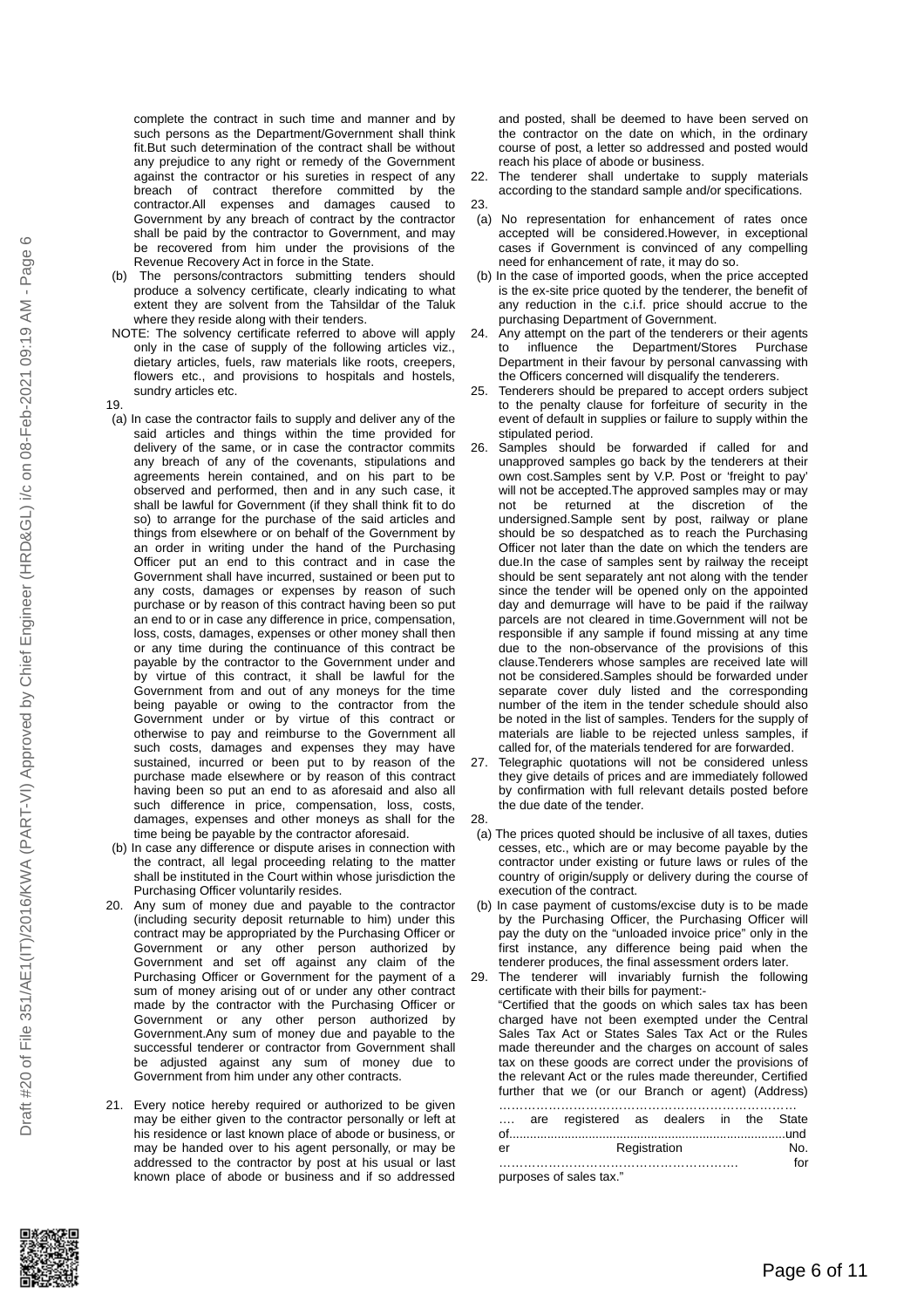- 30. Special conditions, if any, of the tenderers attached with the tenders will not be applicable to the contract unless they are expressly accepted in writing by the purchaser.
- **31. DELETED**
- 32. The tenderer should send along with his tender an agreement executed and signed in Kerala Stamp Paper of value Rs. 15 purchased in the Kerala State.Stamp Paper will be supplied to firms outside Kerala along with the tender forms on payment of Rs. 20 (Rs. 15 being the value of the stamp paper and Rs. 5 incidental charges) which may be remitted by money order in advance.A specimen form of agreement is also given in this

Annexure.Tenders without the agreement in stamped paper will be rejected outright. But in deserving cases where agreement has not been received, the purchasing officer may exercise his discretion and call upon such tenderer to execute the agreement within a period of ten days from the date of issue of such intimation, if the Purchasing Officer is satisfied that the omission to forward the agreement along with the tender was due to causes beyond the control of the tenderer and was not due to any negligence on his part.Agreement received from a tenderer after the above time limit will not be considered.

Superscription - Tender No KWA/HO/ITU/03/2020-21 for Annual Maintenance Contract for the MARCH (Monitoring Accounting & Reporting by Centralized HR System) and O&M (KWA Ongoing Bill Monitoring System) software for the period 2021-22 in Kerala Water Authority

| Due date and time for receipt of tender    | 3.00 pm on 01.03.2021      |
|--------------------------------------------|----------------------------|
| Date and time for opening of tender        | 3.30 pm on 03.03.2021      |
| Date upto which the rates are to be firm   | 02.07.2021                 |
| Price of tender form                       | Rs. 700/-                  |
| <b>EMD</b>                                 | Rs. 3,427/-                |
| Address of Officer from whom tender forms  | Chief Engineer (HRD&GL),   |
| are to be obtained and to whom tenders are | Jalabhavan,                |
|                                            | Vellayambalam,             |
| to be sent:                                | Thiruvananthauram - 695033 |

Name of Office:

(Name & designation of Purchasing Officer)

Station and date:

### **SCHEDULE OF MATERIALS**

| SI. No. | Specificati<br>ons | Quantity | <b>Unit</b> | Rate<br>(Rs. P.) | <b>Total</b><br>(Rs. P.) | <b>Remarks</b> |
|---------|--------------------|----------|-------------|------------------|--------------------------|----------------|
|         | ⌒                  | 3        |             | 5                |                          |                |
|         |                    |          |             |                  |                          |                |
|         |                    |          |             |                  |                          |                |

Whether samples essential:

|       | Period within which goods should be delivered: |    |        |     |          |             |
|-------|------------------------------------------------|----|--------|-----|----------|-------------|
| Rates | should                                         | be | auoted | tor | delivery | f.o.r<br>at |
|       |                                                |    |        |     |          |             |

Other special conditions:

Draft #20 of File 351/AE1(IT)/2016/KWA (PART-VI) Approved by Chief Engineer (HRD&GL) i/c on 08-Feb-2021 09:19 AM - Page 7

Draft #20 of File 351/AE1(IT)/2016/KWA (PART-VI) Approved by Chief Engineer (HRD&GL) i/c on 08-Feb-2021 09:19 AM - Page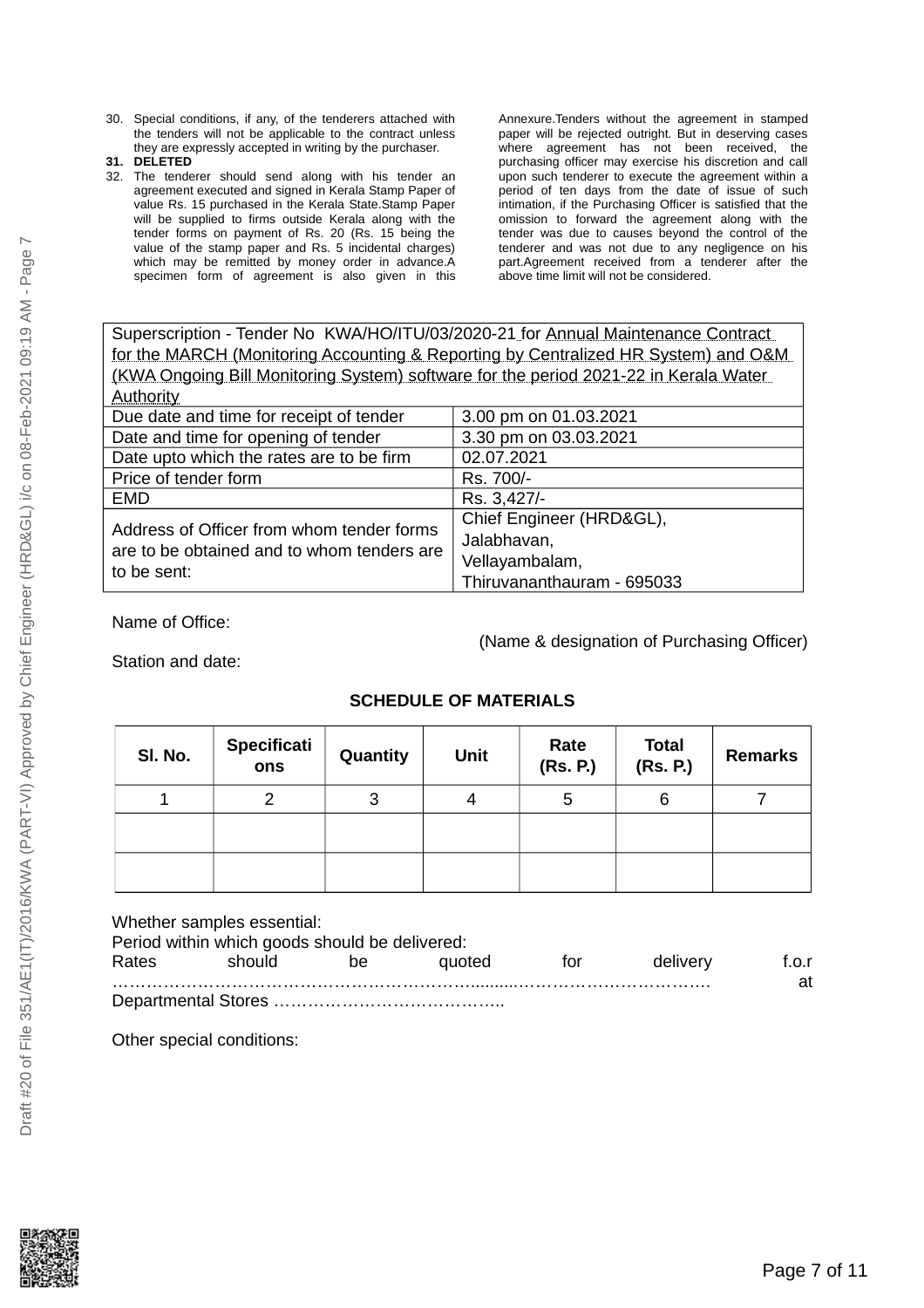#### **KERALA WATER AUTHORITY General Tender Terms & Conditions for Kerala State e-Procurement System through**

**https://www.etenders.kerala.gov.in**

This tender is an e-Tender and is being published online for Annual Maintenance Contract for the MARCH (Monitoring Accounting & Reporting by Centralized HR System) and O&M (KWA Ongoing Bill Monitoring System) software for the period 2021-22 in Kerala Water Authority .The tender is invited in **ONE** (strike off whichever is not applicable) cover system from the registered and eligible firms through e-procurement<br>portal of Government of Kerala of Government of Kerala (https:/[/www.etenders.kerala.gov.in\)](http://www.etenders.kerala.gov.in/). Prospective bidders willing to participate in this tender shall necessarily register themselves with above mentioned e-procurement portal.

The tender timeline is available in the critical date section of this tender published in [www.etenders.kerala.gov.in.](http://www.etenders.kerala.gov.in/)

#### **A). Online Bidder registration process:**

- Bidders should have a Class II or above Digital Signature Certificate (DSC) to be procured from any Registration Authorities (RA) under the Certifying Agency of India. Details of RAs will be available on [www.cca.gov.in.](http://www.cca.gov.in/) Once, the DSC is obtained, bidders have to register on [www.etenders.kerala.gov.in](http://www.etenders.kerala.gov.in/) website for participating in this tender. Website registration is a one-time process without any registration fees. However, bidders have to procure DSC at their own cost.
- Bidders may contact e-Procurement support desk of<br>Kerala State IT Mission functioning at IT Mission functioning at Thiruvananthapuram, Ernakulam, Kannur and Malappuram over telephone or through email: etendershelp@kerala.gov.in for assistance in this regard. The contact details are available from the contact us link in the website.

#### **B). Online Tender Process:**

The tender process shall consist of the following stages:

- i. **Downloading of tender document**: Tender document will be available for free download on [www.etenders.kerala.gov.in.](http://www.etenders.kerala.gov.in/) However, tender document fees shall be payable at the time of bid submission as stipulated in this tender document.
- ii. **Pre-bid meeting**: As mentioned in the tender documents.
- iii. **Publishing of Corrigendum**: All corrigenda shall be published on [www.etenders.kerala.gov.in](http://www.etenders.kerala.gov.in/) and shall not be available elsewhere.
- iv. **Bid submission**: Bidders have to submit their bids along with supporting documents to support their eligibility, as required in this tender document on [www.etenders.kerala.gov.in.](http://www.etenders.kerala.gov.in/) Hard copies of all tender documents and other supporting documents shall be submitted to the tendering authority within three days of opening of the tender. However, the online submitted documents will always supersede the manually submitted hard copies of documents for tender evaluation.
- v. **Opening of Technical Bid and Bidder short-listing**: The technical bids will be opened, evaluated and shortlisted as per the eligibility and technical qualifications. All documents in support of technical qualifications shall be submitted (online). Failure to submit the documents online will attract disqualification. Bids shortlisted by this process will be taken up for opening the financial bid.
- vi. **Opening of Financial Bids:** Bids of the qualified bidder's shall only be considered for opening and evaluation of the financial bid on the date and time mentioned in critical date's section.
	- **C). Documents Comprising Bid:**

#### **(i). The First Stage (Pre-Qualification or Technical Cover based on 1cover or2 cover tender system):** Pre-Qualification or Technical proposal shall contain

the scanned copies of the following documents which every bidder has to upload:

- i) Document 1 : Scanned copy of duly filled and signed preliminary agreement prepared in Kerala Stamp Paper worth Rs.200/-
- ii) Document 2 : Scanned copy of documents to prove eligibility criteria
- iii) Document 3: The NIT documents of the work downloaded from the website to agree with the tender conditions
- iv) Document : Any other documents as per the requirement of the tender conditions
- v) …………….. (the number may vary with departments/ PSUs requirement)<br>Kerala Water Authority doesn't Kerala Water Authority doesn't take any
- responsibility for any technical snag or failure that has taken place during document upload.
- (ii). **The Second Stage (***Financial Cover or as per tender cover system***):**

The Bidder shall complete the Price bid as per format given for download along with this tender.

**Note**: The blank price bid should be downloaded and saved on bidder's computer without changing filename otherwise price bid will not get uploaded. The bidder should fill in the details in the same file and upload the same back to the website.

**Fixed price:** Prices quoted by the Bidder shall be fixed during the bidder's performance of the contract and not subject to variation on any account. A bid submitted with an adjustable/ variable price quotation will be treated as non - responsive and rejected.

**D). Tender Fee and Earnest Money Deposit (EMD)**

The Bidder shall pay, a tender fee and Earnest Money Deposit (EMD) or Bid Security amount as per the tender documents. The Bid security is required to protect the purchaser against risk of Bidder's conduct, which would warrant the forfeiture of security.

**Online Payment modes**: The tender fee and EMD can be paid in the following manner through e-Payment facility provided by the e-Procurement system:

- i. **State Bank of Travancore (SBT) Internet Banking**: If a bidder has a SBT internet banking account, then, during the online bid submission process, bidder shall select SBT option and then select Internet banking option. The e-Procurement system will redirect the bidder to SBT's internet banking page where he can enter his internet banking credentials and transfer the tender fee and EMD amount.
- **National Electronic Fund Transfer (NEFT)/ Real Time Gross Settlement (RTGS):**If a bidder holds bank account in a different bank, then, during the online bid submission process, bidder shall select NEFT/ RTGS option. An online remittance form would be generated, which the bidder can use for transferring amount through NEFT/ RTGS either by using internet banking of his bank or visiting nearest branch of his bank. After obtaining the successful transaction receipt no. (UTR), the bidder has to update the same in e-Procurement system for completing the process of bid submission. Bidder should only use the details given in the Remittance form for making a NEFT/ RTGS payment otherwise payment would result in failure in e-Procurement system.

**As NEFT payment status confirmation is not received by e-Procurement system on a real-time basis, bidders are advised to exercise NEFT**

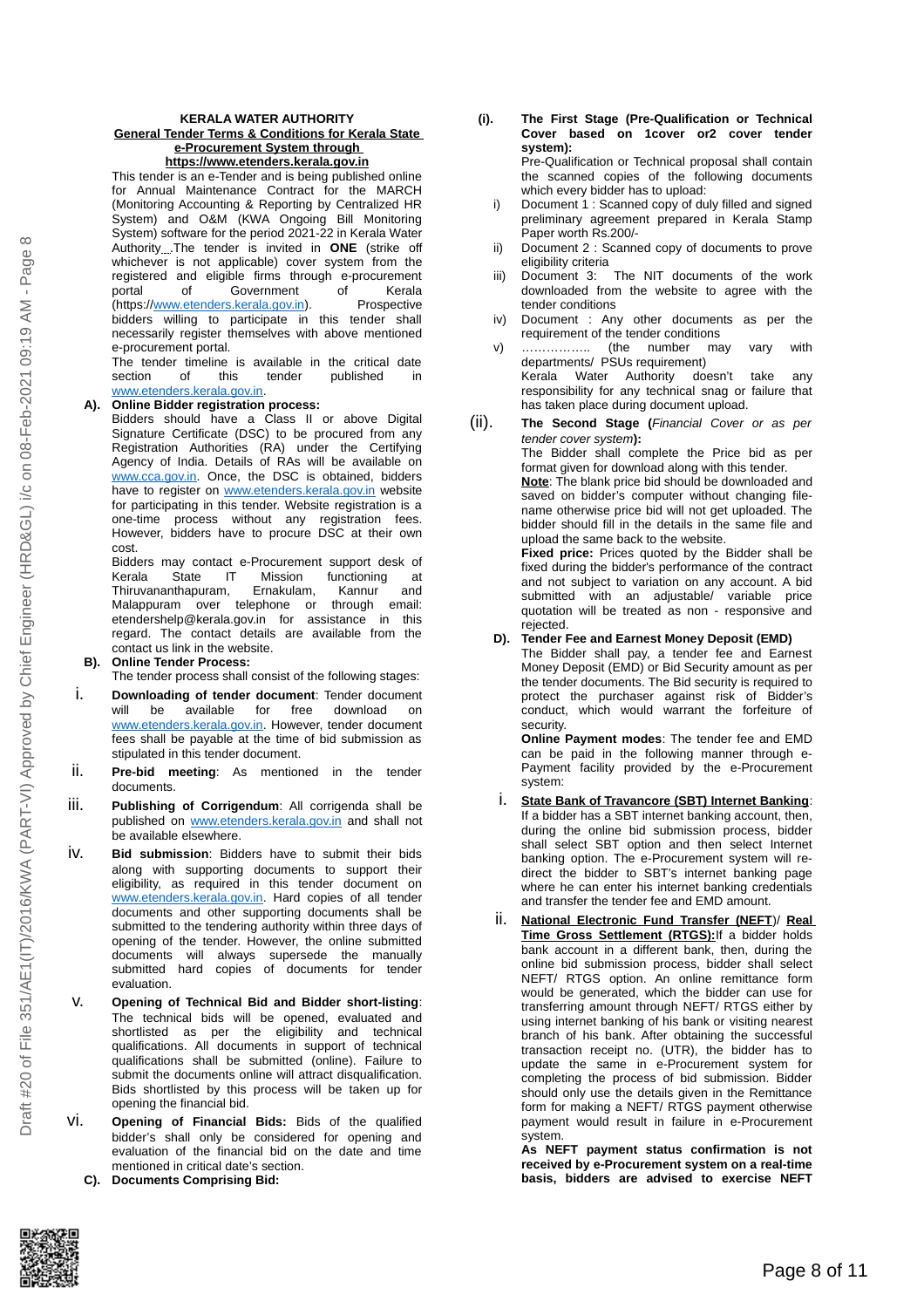$\infty$ 

**mode of payment option at least 48 hours prior to the last date and time of bid submission to avoid any payment issues.**

**For RTGS the timings that the banks follow may vary depending on the customer timings of the bank branches and settlement from RBI. Bidders are advised to exercise RTGS mode of payment at least 24 hours prior to the last date and time of bid submission to avoid any payment issues.**

NEFT/ RTGS payment should be done according to following guidelines:

- i. **Single transaction for remitting Tender document fee and EMD**: Bidder should ensure that tender fee and EMD are remitted as one single transaction.
- ii. **Account number as per Remittance Form only:** Account no. entered during NEFT/RTGS remittance at any bank counter or during adding beneficiary account in Internet banking site should be the same as it appears in the remittance form generated for that particular bid by the e-Procurement system. Bidder should ensure that tender fee and EMD are remitted only to the account number given in the Remittance form provided by e-Procurement system for that particular tender.

Bidders must ensure that the banker inputs the Account Number (which is case sensitive) as displayed in the Remittance form. No additional information like bidder name, company name, etc. should be entered in the account no. column along with account no. for NEFT/RTGS remittance.

iii. **Only NEFT/RTGS Remittance Allowed:** Account to Account transfers, State Bank Group Transfers (GRPT), Payments from NRE Accounts, SWIFT Transfers or Cash payments are not allowed and are treated as invalid mode of payments. Bidder must ensure that the banker does NEFT/RTGS (for above 2 lakhs payments as per RBI guidelines) transaction only irrespective of the amount and specially instruct the banks not to

convert the payment type to GRPT or any other mode.

- iv. **Amount as per Remittance form**: Bidder should ensure that the amount being remitted is neither less nor higher than the amount shown in remittance form.
- v. **UTR Number:** Bidders should ensure that the remittance confirmation (UTR number) received after NEFT/RTGS transfer should be updated as it is, in the e-Procurement system for tracking the payment.
- vi. **One Remittance Form per Bidder and per Bid:** The remittance form provided by e-Procurement system shall be valid for that particular bidder and should not be re-used for any other tender or bid or by any other bidder.

Any transaction charges levied while using any of the above modes of online payment has be borne by the bidder. The supplier/contractor's bid will be evaluated only if payment status against bidder is showing "Success" during bid opening.

#### **E). SUBMISSION PROCESS:**

For submission of bids, all interested bidders have to register online as explained above in this document. After registration, bidders shall submit their Technical bid and Financial bid online on [www.etenders.kerala.gov.in](http://www.etenders.kerala.gov.in/) along with online payment of tender fee and EMD.

For page by page instructions on bid submission process, please visit [www.etenders.kerala.gov.in](http://www.etenders.kerala.gov.in/) and click "Bidders Manual Kit" link on the home page.

**It is necessary to click on "Freeze bid" link/ icon to complete the process of bid submission otherwise the bid will not get submitted online and the same shall not be available for viewing/ opening during bid opening process**.

**Chief Engineer (HRD &Gl)**

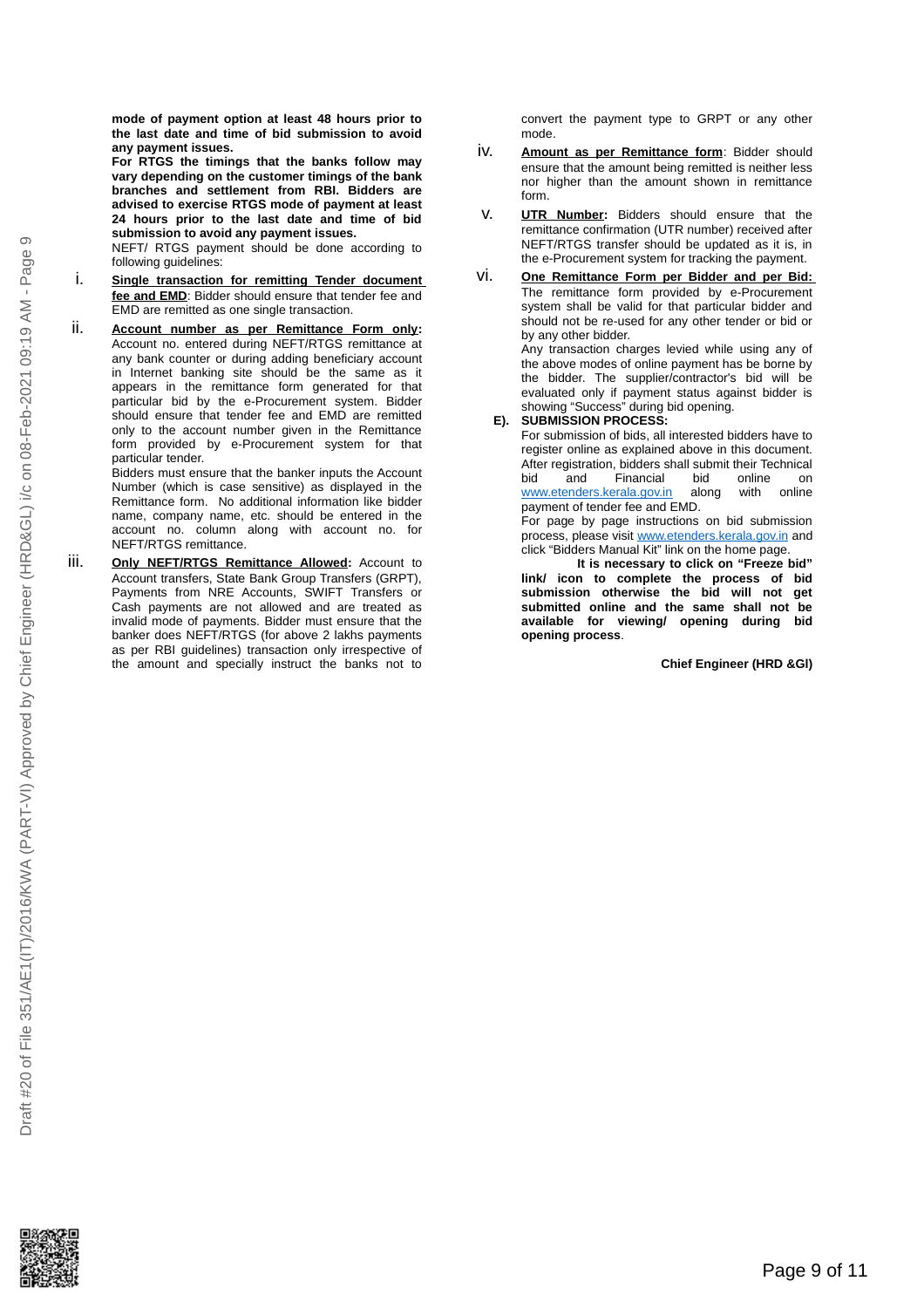

 **KERALA WATER AUTHORITY**

### **E-TENDER NOTICE**

The Chief Engineer (HRD&GL), Jalabhavan,

Vellayambalam, Thiruvananthauram - 695033 invites competitive **electronic tenders** in ONEfrom Minimum two years of experience in the development and support of software for Government/Quasi Govt Organizations for the Annual Maintenance Contract for the MARCH (Monitoring Accounting & Reporting by Centralized HR System) and O&M (KWA Ongoing Bill Monitoring System) software for the period 2021-22 in Kerala Water Authority

| E-Tender No.                      | KWA/HO/ITU/03/2020-21                                           |
|-----------------------------------|-----------------------------------------------------------------|
| Item and IS number                | AMC of MARCH and O&M software for the period 2021-<br>22 in KWA |
| Last date for uplinking of tender | 3.00 pm on 01.03.2021                                           |
| Opening date                      | 3.30 pm on 03.03.2021                                           |
| Tender fee in Rupees              | Rs. 700/-                                                       |
| EMD amount (in rupees)            | Rs. 3,427/-                                                     |

Tender documents and tender schedule may be downloaded free of cost from the Kerala Government e-procurement website www.etenders.kerala.gov.in. Tender fee and EMD mentioned above should be remitted through online payment mechanism.

The tenders shall be submitted electronically only to the Chief Engineer (HRD&GL), Jalabhavan,

Vellayambalam,

Thiruvananthauram - 695033 in the method available at the website before the scheduled time

The original /attested copy of all the documents shall be produced within two days of opening of the tender.

Preliminary agreement in the prescribed form in **Rs200/- Kerala Stamp paper** duly signed and sealed shall be uploaded without fail.

The tenders will be opened by the Chief Engineer (HRD&GL),

Jalabhavan,

Vellayambalam,

Thiruvananthauram - 695033 in the presence of the bidders present at the time of opening. The bidders are advised to be present for the opening of tender.

The Tender fee once paid for this tender is not refundable even if the tender is cancelled at any stage or the tenderer fails to upload his tender.

All other conditions same as prevailing in Kerala Water Authority regarding tenders are applicable to this tender also. Further details if required can be had from this office during working hours.

Details of Regional offices of Kerala State IT Mission is available in the website for further technical assistance



.